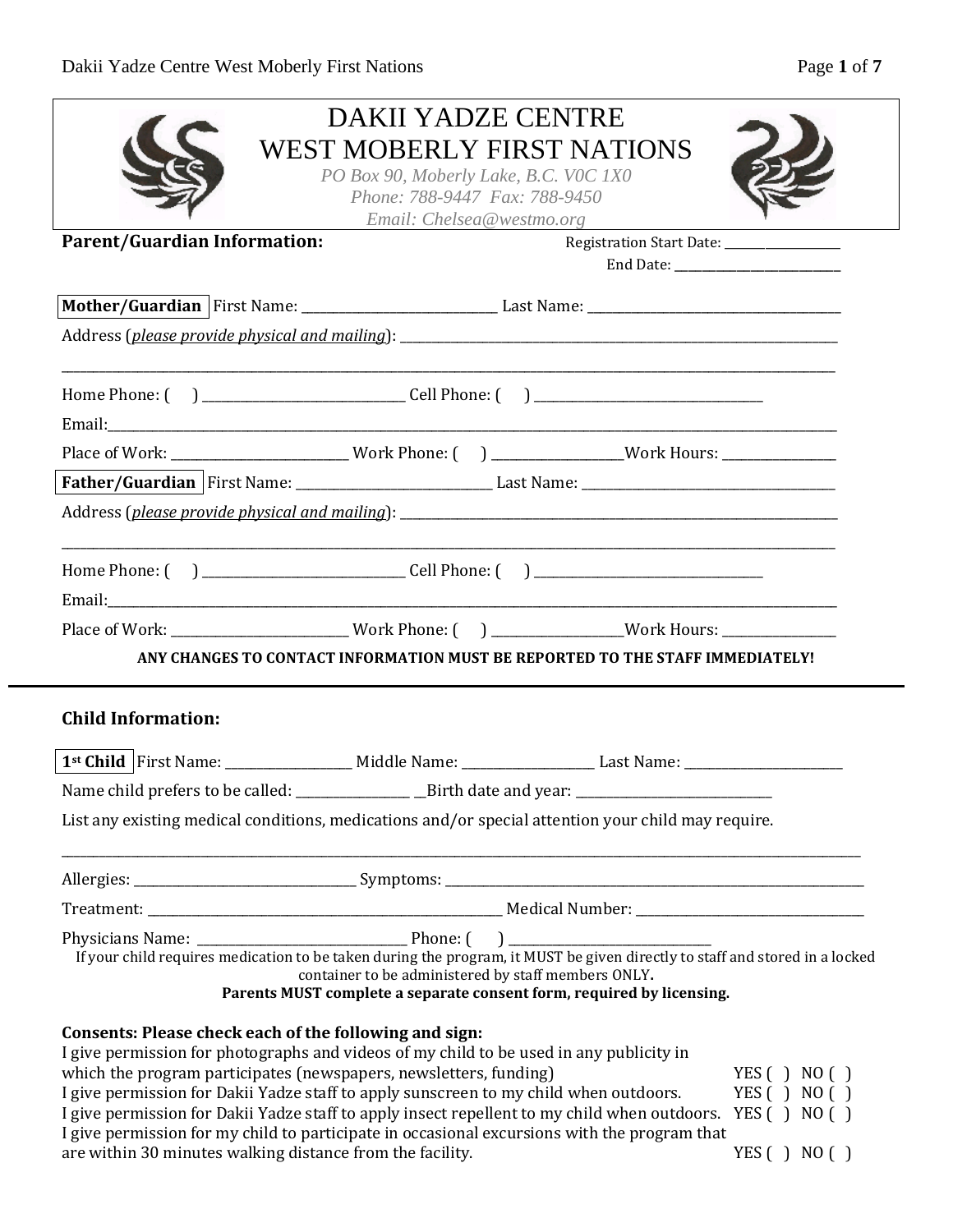Dakii Yadze Centre West Moberly First Nations

| Page 2 of 7 |  |  |
|-------------|--|--|
|             |  |  |

|                                                                                                                                                                                                                                                                                                                                                                                                                                                                                                                                                                                                        |                                                     |                                                                       | Date: $\frac{1}{\sqrt{1-\frac{1}{2}} \cdot \frac{1}{2}}$ |
|--------------------------------------------------------------------------------------------------------------------------------------------------------------------------------------------------------------------------------------------------------------------------------------------------------------------------------------------------------------------------------------------------------------------------------------------------------------------------------------------------------------------------------------------------------------------------------------------------------|-----------------------------------------------------|-----------------------------------------------------------------------|----------------------------------------------------------|
| 2 <sup>nd</sup> Child First Name: _________________ Middle Name: _____________________Last Name: _________________________                                                                                                                                                                                                                                                                                                                                                                                                                                                                             |                                                     |                                                                       |                                                          |
|                                                                                                                                                                                                                                                                                                                                                                                                                                                                                                                                                                                                        |                                                     |                                                                       |                                                          |
| List any existing medical conditions, medications and/or special attention your child may require.                                                                                                                                                                                                                                                                                                                                                                                                                                                                                                     |                                                     |                                                                       |                                                          |
|                                                                                                                                                                                                                                                                                                                                                                                                                                                                                                                                                                                                        |                                                     |                                                                       |                                                          |
|                                                                                                                                                                                                                                                                                                                                                                                                                                                                                                                                                                                                        |                                                     |                                                                       |                                                          |
| If your child requires medication to be taken during the program, it MUST be given directly to staff and stored in a locked                                                                                                                                                                                                                                                                                                                                                                                                                                                                            | container to be administered by staff members ONLY. | Parents MUST complete a separate consent form, required by licensing. |                                                          |
| Consents: Please check each of the following and sign:<br>I give permission for photographs and videos of my child to be used in any publicity in<br>which the program participates (newspapers, newsletters, funding)<br>I give permission for Dakii Yadze staff to apply sunscreen to my child when outdoors. YES () NO ()<br>I give permission for Dakii Yadze staff to apply insect repellent to my child when outdoors. YES () NO ()<br>I give permission for my child to participate in occasional excursions with the program that<br>are within 30 minutes walking distance from the facility. |                                                     |                                                                       | YES() NO()<br>YES $( )$ NO $( )$                         |
|                                                                                                                                                                                                                                                                                                                                                                                                                                                                                                                                                                                                        |                                                     |                                                                       |                                                          |

#### **IMMUNIZATION INFORMATION (REQUIRED):**

If you are a client at the **West Moberly First Nations Health Centre**, your signature on the attached *Consent for Release of Confidential Information* will enable us to obtain a copy of your child's immunization records for our files as per licensing. If you are a client at a **different health unit/medical centre**, please collect and provide us with a photocopy of your child's immunization record. Records must be updated by the parent as the child receives additional immunizations.

#### **HEAD LICE**:

Please ensure that your child has been thoroughly checked and treated for head lice before they start the program. Staff will be checking heads throughout the program and will do our best to ensure that those with head lice will be sent home. All eggs, nits, and bugs must be removed before children can return to the program. THERE ARE NO EXCEPTIONS TO THIS POLICY.

#### **GUIDANCE AND DISCIPLINE POLICY:**

Our policy on guidance and discipline is as follows:

- 1. Staff will establish clear, consistent and simple rules for behaviour.
- 2. Staff will offer straightforward explanations for rules.
- 3. Staff will guide children towards appropriate behaviour.
- 4. Staff will approach children on an individual basis.
- 5. Staff will enforce the rules as needed in order to ensure the safety of all children.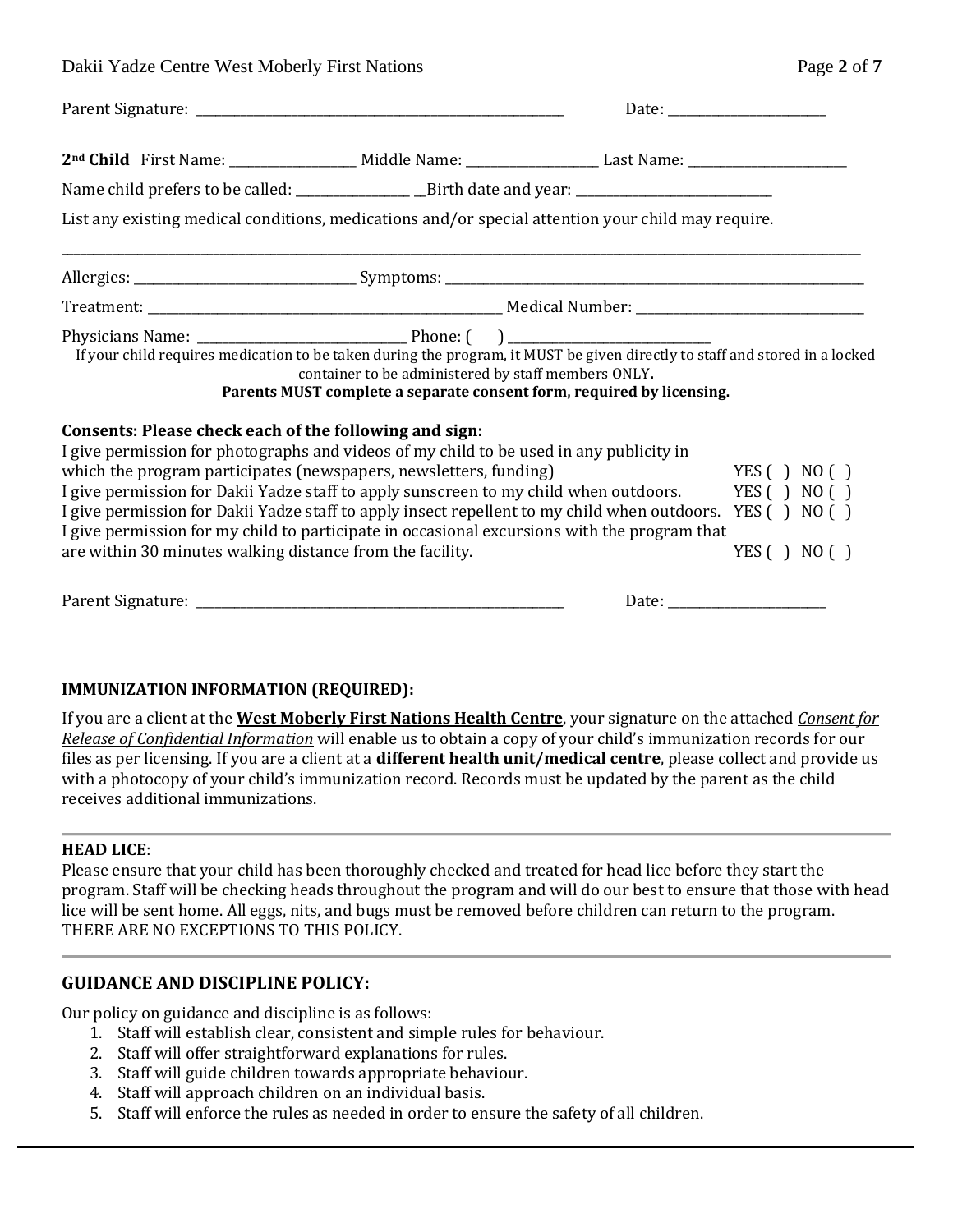| Departing Procedure for |  | (child's name): |  |
|-------------------------|--|-----------------|--|
|-------------------------|--|-----------------|--|

All participants must be picked up and signed out by an authorized adult. Parents are responsible for providing alternate adults below who will pick up their child in their absence.

**Pick up time is between 4:30 pm and 4:45 pm.**

*Parents are responsible to alert staff if someone other than those listed below will be picking up their child. Staff do NOT have the authority or ability to release a child to anyone other than those stated below without prior permission from the parent(s). Staff will NOT release a child to anyone who appears to be under the influence of drugs or alcohol.*

### **Emergency Contact & Authorized Pickup Persons (requires at least 2 different home phone numbers):**

Child's Name\_\_\_\_\_\_\_\_\_\_\_\_\_\_\_\_\_\_\_\_\_\_\_\_\_\_\_

**The following persons are NOT authorized to pick-up my child from the program. (A relevant court order** 

#### **is required by licensing in the event of court related custody or no contact requirements)**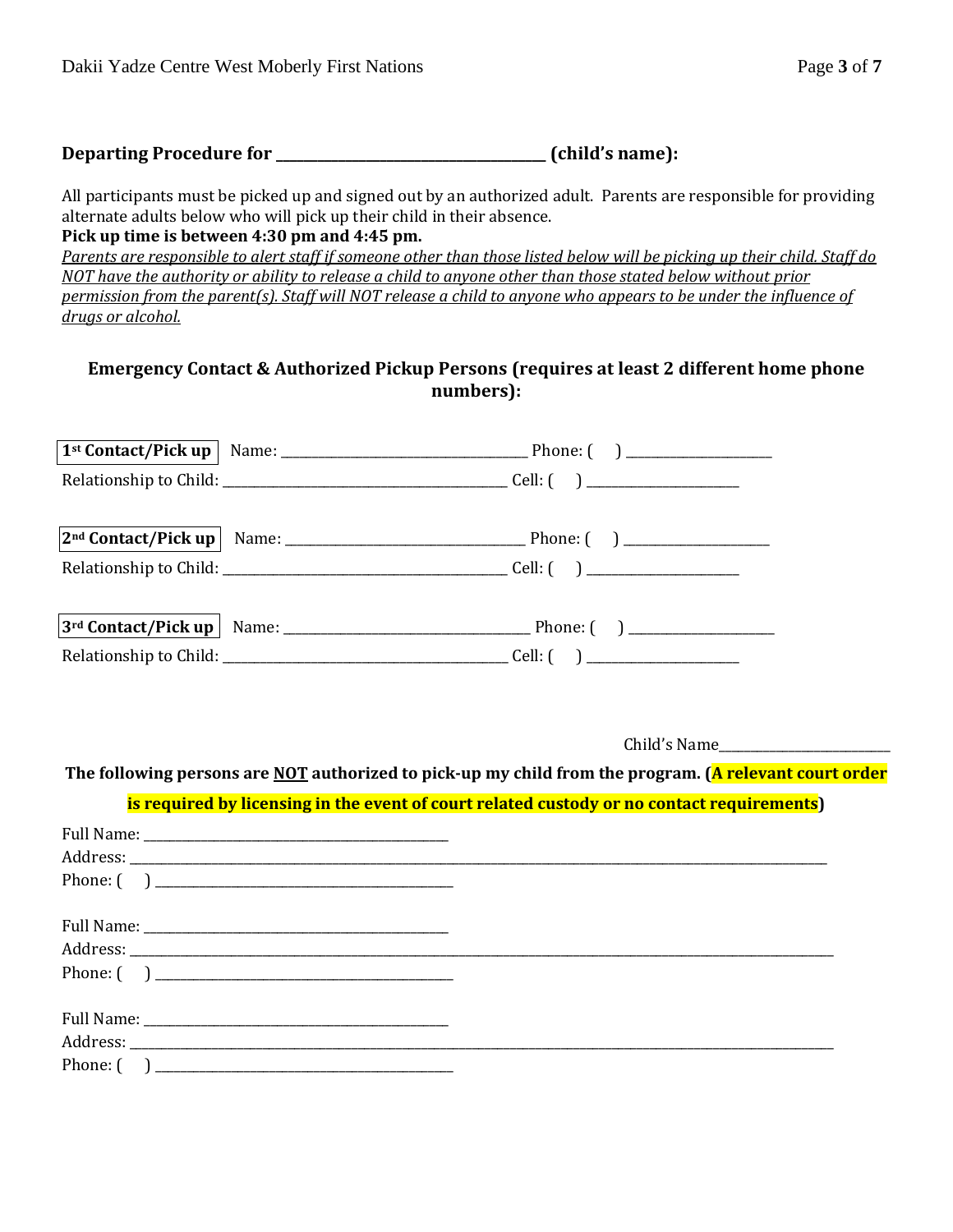#### **IMPORTANT INFORMATION ABOUT YOUR CHILD'S DEVELOPMENT:**

#### **Physical Development**: Is your child…

| <b>General Movement:</b>                                      | With assistance? | Without<br>assistance? | Additional information? |
|---------------------------------------------------------------|------------------|------------------------|-------------------------|
| crawling?                                                     |                  |                        |                         |
| walking?                                                      |                  |                        |                         |
| standing?                                                     |                  |                        |                         |
| climbing?                                                     |                  |                        |                         |
| sitting in high chair with belt?                              |                  |                        |                         |
| sitting at table without belt?                                |                  |                        |                         |
| Do you have any concerns for<br>general physical development? |                  |                        |                         |

Does your child…

| <b>Resting &amp; Naps:</b>                                | AM | <b>PM</b> | Additional information? |
|-----------------------------------------------------------|----|-----------|-------------------------|
| have regular daily nap/rest times?                        |    |           |                         |
| nap for a specific amount of time<br>(generally)?         |    |           |                         |
| wake up frequently during a nap?                          |    |           |                         |
| use pacifying sleep aids?                                 |    |           |                         |
| require a special environment?                            |    |           |                         |
| Have a wake up routine?                                   |    |           |                         |
| Do you have any concerns for<br>nap/rest time procedures? |    |           |                         |

We are responsible for ensuring your child eats healthy whole foods at breakfast, lunch and snack times. We provide many healthy options for the children to make choices at meal/snack times. Our menu is flexible to accommodate alternatives; however, processed foods are generally not an option.

Does your child…

| <b>Nutrition and Meal times:</b>                     | YES | NO. | Additional information? |
|------------------------------------------------------|-----|-----|-------------------------|
| have regular meal times?                             |     |     |                         |
| use formula (bottles) and/or<br>prepared baby foods? |     |     |                         |
| generally eat whole foods?                           |     |     |                         |
| have any food restrictions or<br>allergies?          |     |     |                         |
| have favourite meals or foods?                       |     |     |                         |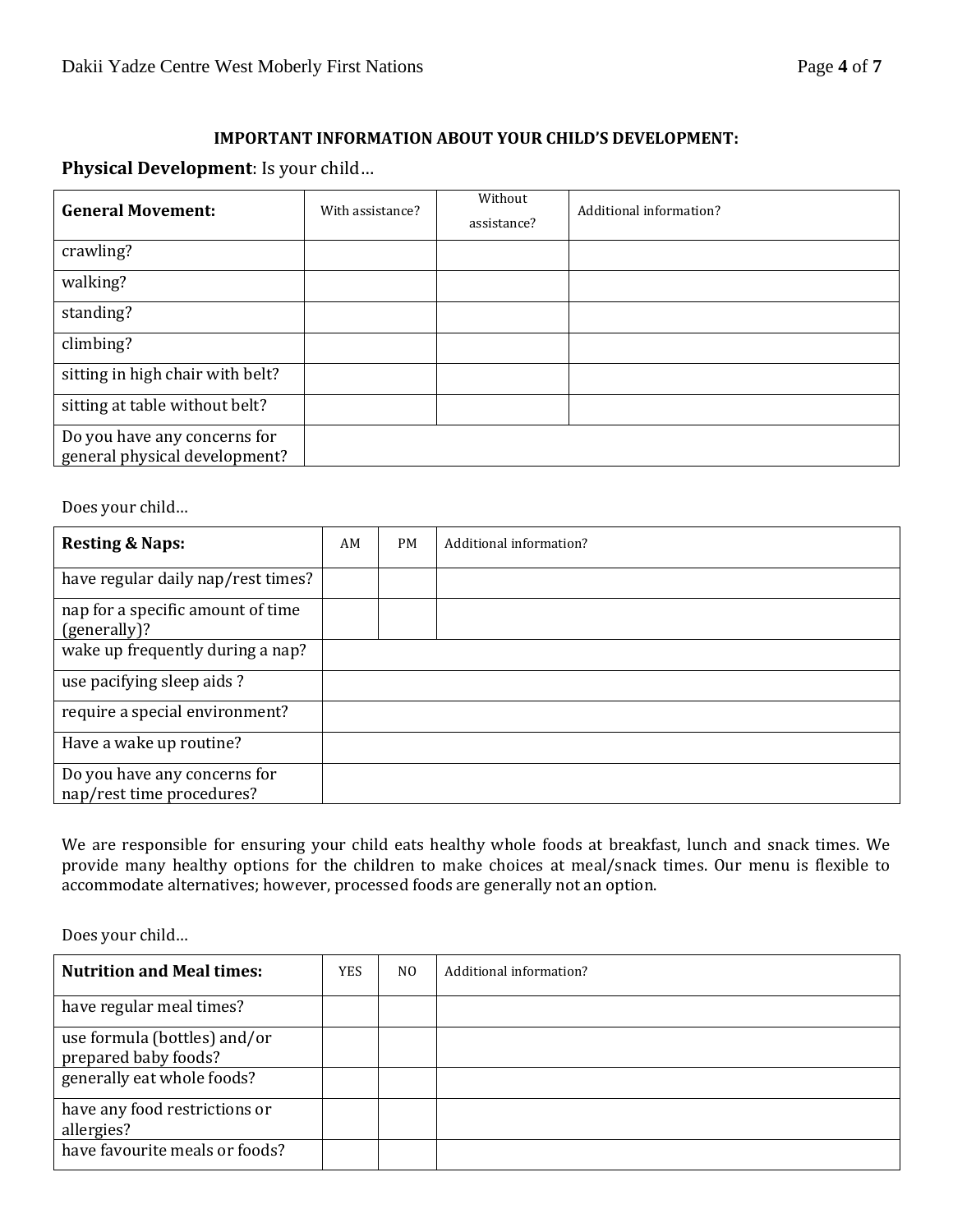| drink from a sippy cup?                                                                                                |  |  |
|------------------------------------------------------------------------------------------------------------------------|--|--|
| drink from a regular cup?                                                                                              |  |  |
| drink from a straw?                                                                                                    |  |  |
| regularly use utensils to eat?                                                                                         |  |  |
| Please provide information on<br>vegetables and fruit your child has<br>tried and enjoyed and how you<br>prepare them. |  |  |
| Liquids served daily include water<br>and milk (2%). Do you have any<br>requirements/concerns?                         |  |  |
| Do you have any concerns or<br>comments about nutrition and<br>meal time procedures?                                   |  |  |

Does your child…

| <b>Hygiene and Toilet Training:</b>                                                         | <b>YES</b> | N <sub>0</sub> | Additional information? |
|---------------------------------------------------------------------------------------------|------------|----------------|-------------------------|
| wear diapers?                                                                               |            |                |                         |
| wear pull ups or training diapers?                                                          |            |                |                         |
| require specific diaper creams or<br>diaper wipes?                                          |            |                |                         |
| use the toilet regularly?                                                                   |            |                |                         |
| require assistance when using<br>toilet? (please provide details)                           |            |                |                         |
| have a hand washing routine?                                                                |            |                |                         |
| Do you have any concerns or<br>comments about toileting<br>procedures, potty training, etc? |            |                |                         |

# **Speech and Language Development**:

Does your child…

| General:                                                                    | <b>YES</b> | N <sub>O</sub> | Additional information? |
|-----------------------------------------------------------------------------|------------|----------------|-------------------------|
| vocalize their needs by sounds/<br>motions/actions?                         |            |                |                         |
| communicate (or attempt to<br>communicate) with other<br>children verbally? |            |                |                         |
| clearly communicate with<br>adults verbally in general?                     |            |                |                         |
| use other specific methods to<br>communicate?                               |            |                |                         |
| enjoy singing, rhyming, stories,<br>other opportunities to share            |            |                |                         |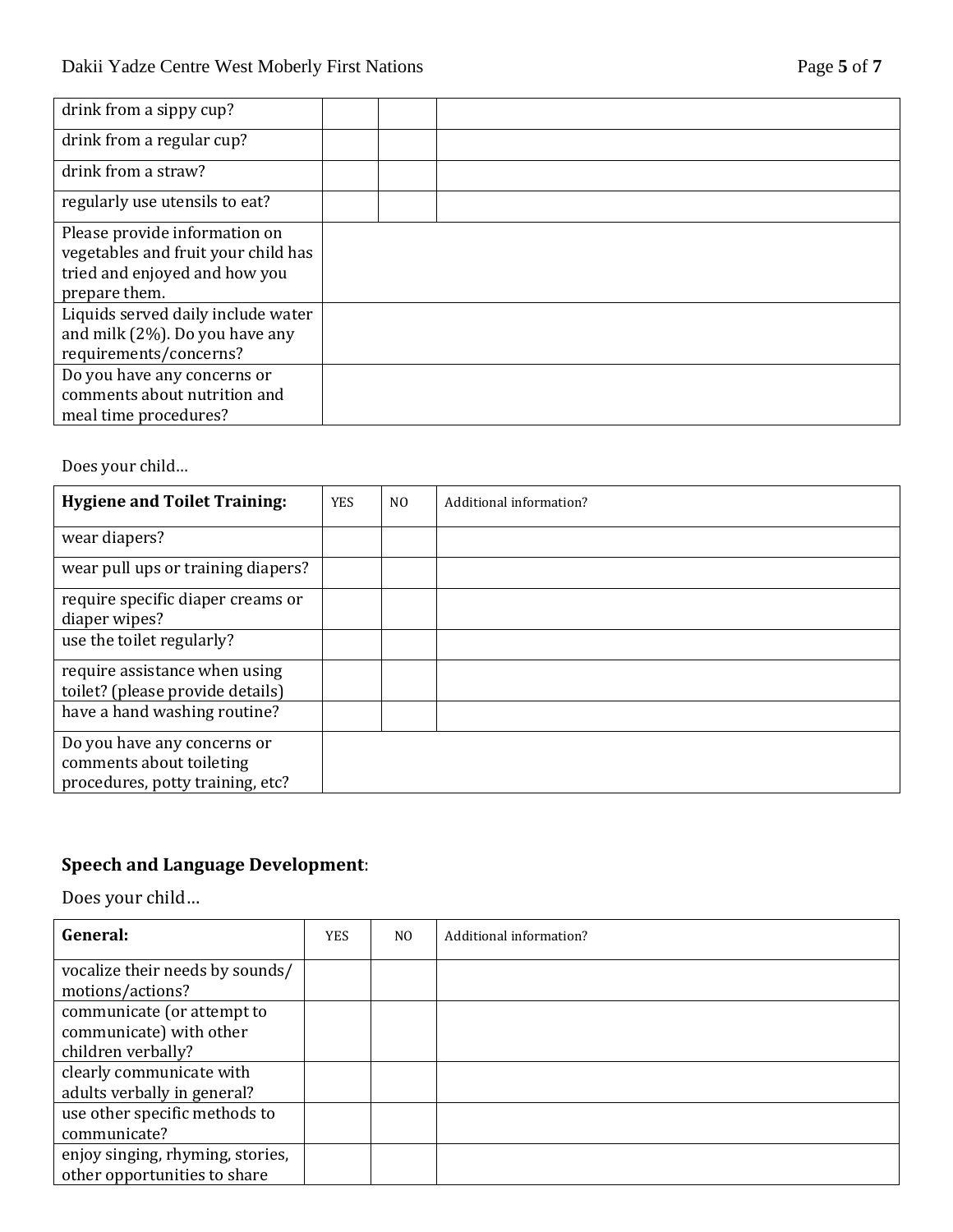| language?                                                                                                |  |  |
|----------------------------------------------------------------------------------------------------------|--|--|
| respond to specific language,<br>words, phrases, etc? other<br>languages that are spoken in<br>the home? |  |  |
| Do you have any concerns for<br>general speech and language<br>development?                              |  |  |

## **Social and Emotional Development**:

Does your child…

| General:                                                                                              | <b>YES</b> | N <sub>0</sub> | Additional information? |
|-------------------------------------------------------------------------------------------------------|------------|----------------|-------------------------|
| interact socially with other<br>children?                                                             |            |                |                         |
| typically initiate play<br>experiences?                                                               |            |                |                         |
| prefer individual play to group<br>play experiences?                                                  |            |                |                         |
| attempt to problem solve when<br>issues arise?                                                        |            |                |                         |
| have opportunities to share<br>belongings (toys, books, etc)?                                         |            |                |                         |
| have opportunities to<br>empathize with others                                                        |            |                |                         |
| (apologize, console, show<br>support in time of need?)                                                |            |                |                         |
| display a range of emotions<br>(happy, angry, hurt, mad, sorry,                                       |            |                |                         |
| frustrated?) when engaged with<br>others?                                                             |            |                |                         |
| exhibit any fears or phobias?<br>(have there been any significant<br>changes to their life recently?) |            |                |                         |

What kinds of activities does your child enjoy doing at home? What activities do you do with your child?

Does your child have any behaviours that concern you at this time?